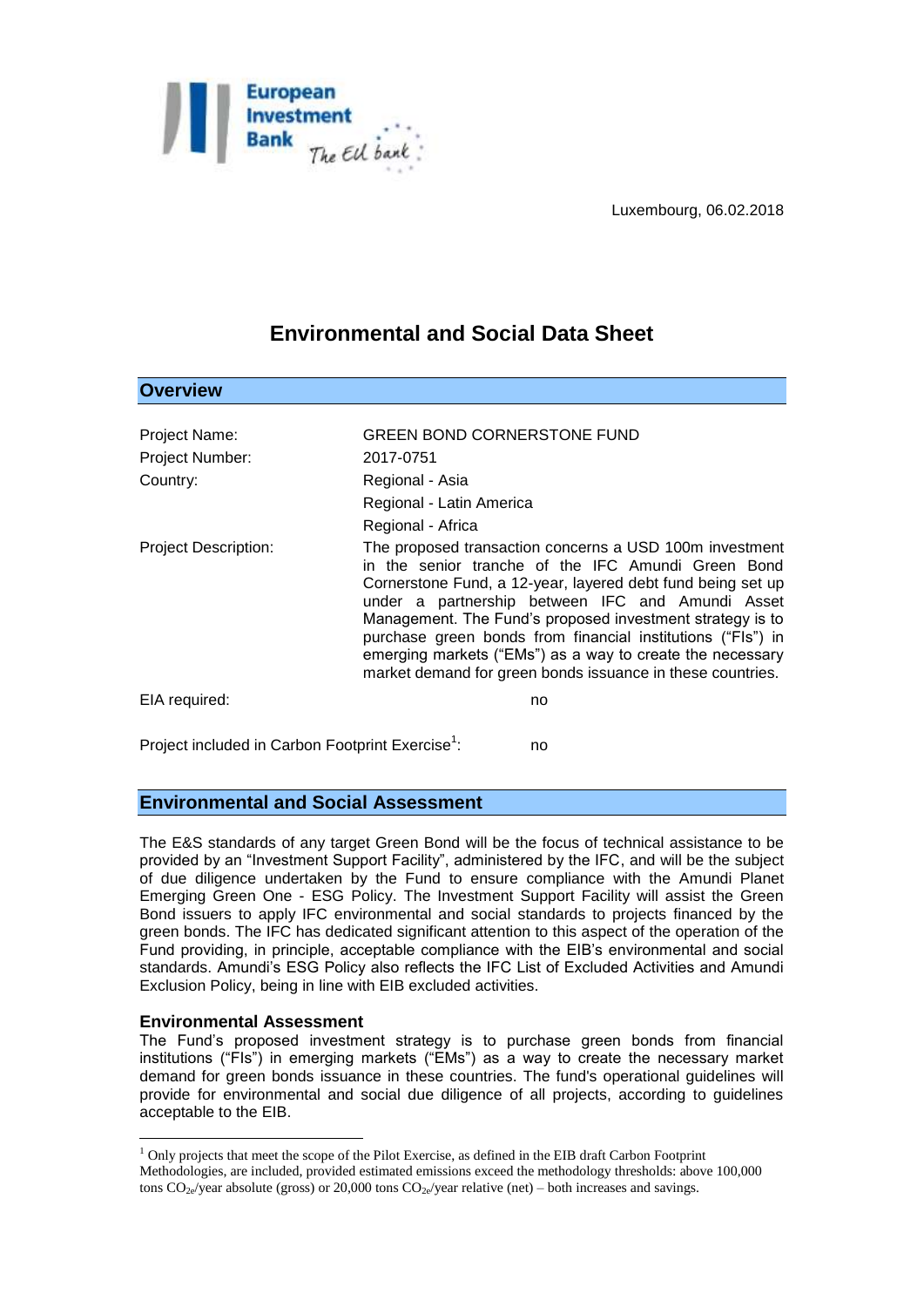

Luxembourg, 06.02.2018

The Fund will purchase Green Bonds issued in accordance with the Green Bond Principles (GBP). The GBP is a voluntary set of guidelines that promote transparency, require disclosure of use of proceeds and recommend issuance processes that ensure the quality of a Green Bond. There are four core components to the Green Bond Principles that are essential to the integrity and development of the Green Bond market:

- Utilisation of Proceeds projects associated with the Green Bond should be appropriately described in the legal documentation for the security. All designated green projects should provide clear environmental benefits, which are assessed and quantified by the issuer.
- Process for Project Evaluation and Selection the process for project evaluation should be clearly communicated to investors, including: the environmental sustainability objectives; the determination of how the projects fit within eligible green projects categories; the eligibility criteria, exclusion criteria and any other process applied to identify and manage environmental and social risks associated with the projects.
- Management of Proceeds the proceeds should be tracked by the issuer in an appropriate manner and disclosed by the issuer in a formal internal process linked to the issuer's lending and investment operations for green projects.
- Reporting issuers should make information on the use of proceeds readily available to investors, to be renewed annually until full allocation, and as necessary thereafter. The information should include a list of the projects to which Green Bond proceeds have been allocated, a brief description of the projects and the amounts allocated, and their expected impact.

The GBP also lay out a number of green project categories, which include renewable energy, energy efficiency, pollution prevention and control, environmentally sustainable management of natural resources and land use, biodiversity conservation, clean transport, sustainable water and wastewater management, climate change adaptation, eco-efficiency and/or circular economy products and processes, and green buildings.

Amundi will adopt an environmental, social and governance policy (ESG Policy) for the Fund that was reviewed and edited jointly with the IFC, EBRD and EIB to ensure compliance with each institution's E&S standards and policies. The investment guidelines exclude some "highrisk" assets from the list of eligible investments by the fund, reducing in this way several potential adverse impacts in terms of E&S standards: (i) nuclear plants; (ii) large dams or large hydropower projects associated with potentially significant environmental and social risks and impacts: and (iii) fossil-fuel extraction, transportation and power generation projects (including "clean coal projects") and energy efficiency projects associated directly with coal or oil extraction, transportation and power generation.

The application of the EIB's E&S standards are reflected in the due diligence procedures followed by the Fund for each bond issuer and for each Green Bond purchased for the portfolio. External, independent reviews of each Green Bond in the portfolio is a condition for meeting the Green Bond Principles and will include the environmental and social impact review of the projects financed by the bond.

The Fund will utilise and maintain an environmental and social management system designed to implement the ESG Policy and to monitor the portfolio investments relating to environmental and social sustainability ("ESMS"). As part of the ESMS, the Portfolio Manager will designate at all times a person responsible for oversight of ESG Policy implementation.